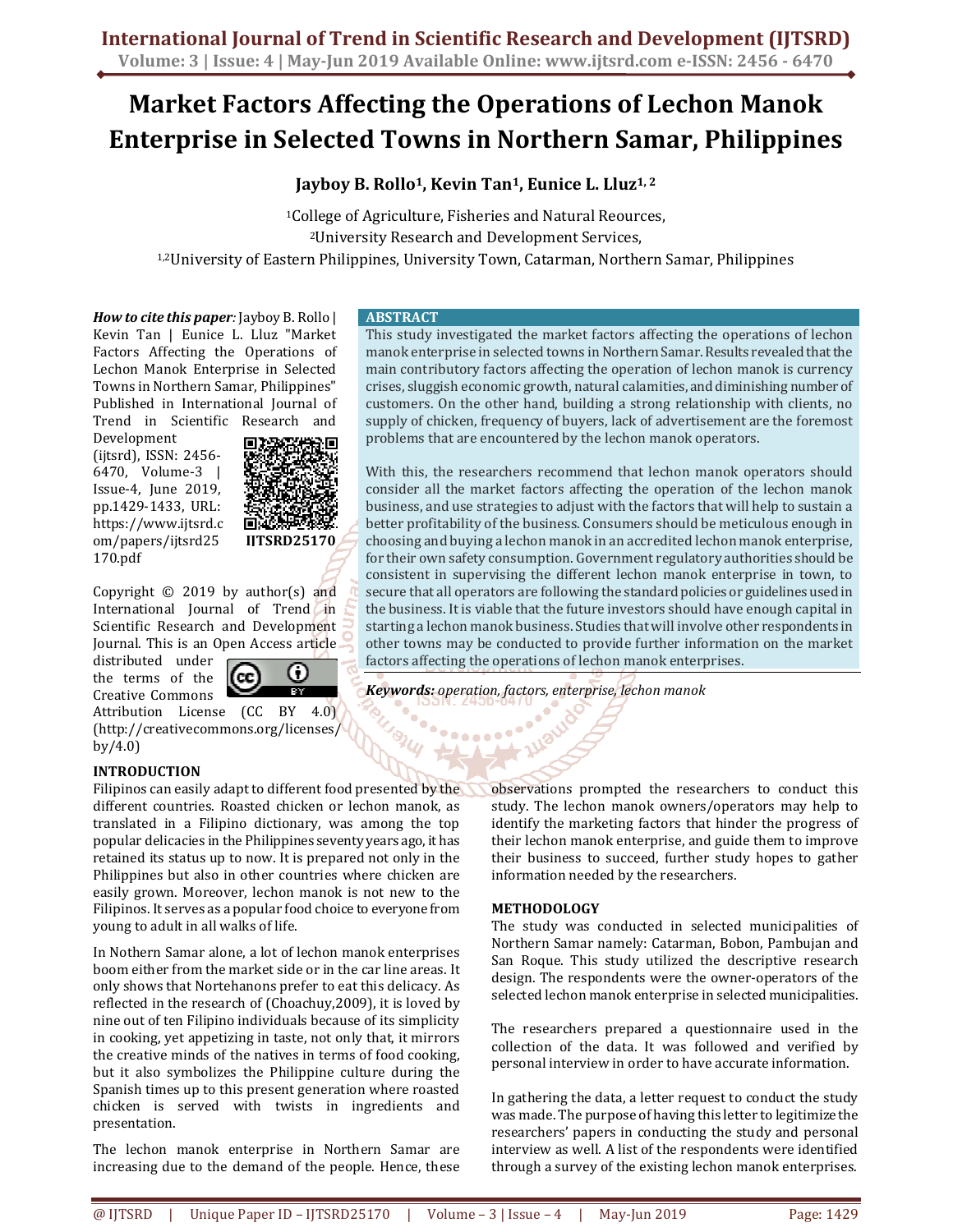Frequency counts and percentages were used to interpret the business profile of the lechon manok enterprises. To summarize the categorical data, frequency counts and percentages were used. In tabulating the data on market factors affecting the lechon manok enterprises and problems encountered, a Likert type scale was developed. The weighted mean of the respondents was computed to determine the market factors affecting the lechon manok enterprise and problems encountered of the lechon manok.

Ranking was used in arranging the items in the tabular presentation of the perceived market factors and problems affecting the operation of lechon manok enterprises in selected towns in Northern Samar. Items were sorted from the highest to the lowest percentage. The highest percentage was given rank 1, the rank went higher as the percentage went lower.

#### **RESULTS AND DISCUSSION Business Profile**

Table 1 shows that out of 11 lechon manok enterprises, seven (7) or 63.64 of the total respondents have been operating their business for less that five (5) years. Moreover, two (2) or 18.18% of the respondents have been operating their business for six (6) to ten (10) years. One (1) respondent or 9.09%, said that he has been operating for 11 years. And lastly, one (1) or 9.09% had just started operating his business for a month. The data indicated that majority of the respondents have been operating the lechon manok enterprise for less than five (5) years, which means lechon manok business is still new in Northern Samar.

As per type of business 63.64% had single proprietorship and the remaining four (4) or 36.36 had a partnership. The data indicated that majority of the respondents preferred single proprietorship type of business, which means that they manage the business and have the capital of their own.

As per estimated capital 63.64% of the total respondents, had capital ranging form P100,000 to P149,000, followed b three (3) or 27.27% having a capital ranging from P60,000 to P99,000. Lastly, one (1) or 9.09% of the respondents had a capital that ranged from P150,000 – P200,000. This means that lechon manok enterprise can somewhat survive with these amount of capitalization, as cited on benefits of a lechon baboy and lechon manok business starting any business need as selected capital to satisfy the requirements of that investment and just make some management strategies for the sustainability of the business.

| <b>Table1.</b> Summary of lechon manok business profile |                  |                |  |  |  |
|---------------------------------------------------------|------------------|----------------|--|--|--|
| <b>Business Profile</b>                                 | <b>Frequency</b> | Percentage (%) |  |  |  |
| Years of Operation                                      |                  |                |  |  |  |
| $\leq$ 5 years                                          |                  | 63.64          |  |  |  |
| $6 - 10$ years                                          |                  | 18.18          |  |  |  |
| 11 years                                                |                  | 9.10           |  |  |  |
| Others (12 years or more)                               |                  | 9.10           |  |  |  |
| <b>TOTAL</b>                                            | arch11nd         | 100.00         |  |  |  |
| <b>Business type</b><br>امید                            |                  |                |  |  |  |
| Single proprietorship                                   |                  | 63.64          |  |  |  |
| Partnership                                             | 4                | 36.36          |  |  |  |
| <b>TOTAL</b>                                            | 11               | 100.00         |  |  |  |
| Capital                                                 |                  |                |  |  |  |
| $Php60,000 - 99,000$                                    | 3                | 27.27          |  |  |  |
| $100,000 - 149,000$                                     |                  | 63.64          |  |  |  |
| $150,000 - 200,000$                                     | $\mathbf{1}$     | 9.09           |  |  |  |
| TOTAL                                                   |                  | 100.00         |  |  |  |

| Table1. Summary of lechon manok business profile |  |  |
|--------------------------------------------------|--|--|
|                                                  |  |  |

#### **Number of employees**

Majority (100%) of the respondents had one to three (1-3) employees. This indicated that the management considered labor as a part of the monthly overhead expenses which can be controlled or minimized to gain more income. If the business can limit the number of employees, expenses will be lesser.

#### **Salary rate of employees**

Seven (7) or 63.64% had a salary rate of P200 per day. Three (3) or 27.27% were on monthly basis and one (1) or 9.09% had P201-300 day. This means that majority of the respondents' salary rate per employee is P200 per day. The rate is the standard salary per day in region 8 (Summary of Current Regional Daily Minimum Wage Rate, None Agriculture, as of June 2016). But it is more on the management's decisions on the financial status of the business, if the business is doing great and his employees are hardworking, he can increase their salary. Brief and Tomlinson (1997) reward power comes from the manager ability to allot pay, praise, and other incentives among his/her employees. Good performance will earn them more money.

| <b>Table2.</b> Business profile as to salary rate of the employee |  |  |
|-------------------------------------------------------------------|--|--|
|                                                                   |  |  |

| <b>Salary rate of employee</b> | <b>Frequency</b> | Percentage (%) |
|--------------------------------|------------------|----------------|
| Php200 per day                 |                  | 63.64          |
| Php201 - 300 per day           |                  | 9.09           |
| others                         |                  | 27.27          |
| TOTAL                          |                  | 100.00         |

#### **Market Factors Affecting the Operation of Lechon Manok Entreprise**

Table 3 shows the perception of the respondents on the market factors affecting the lechon manok enterprise. Currency crises ranked first, the respondents "strongly agree" on this market factor with a weighted mean of 4.54. The data indicated that one's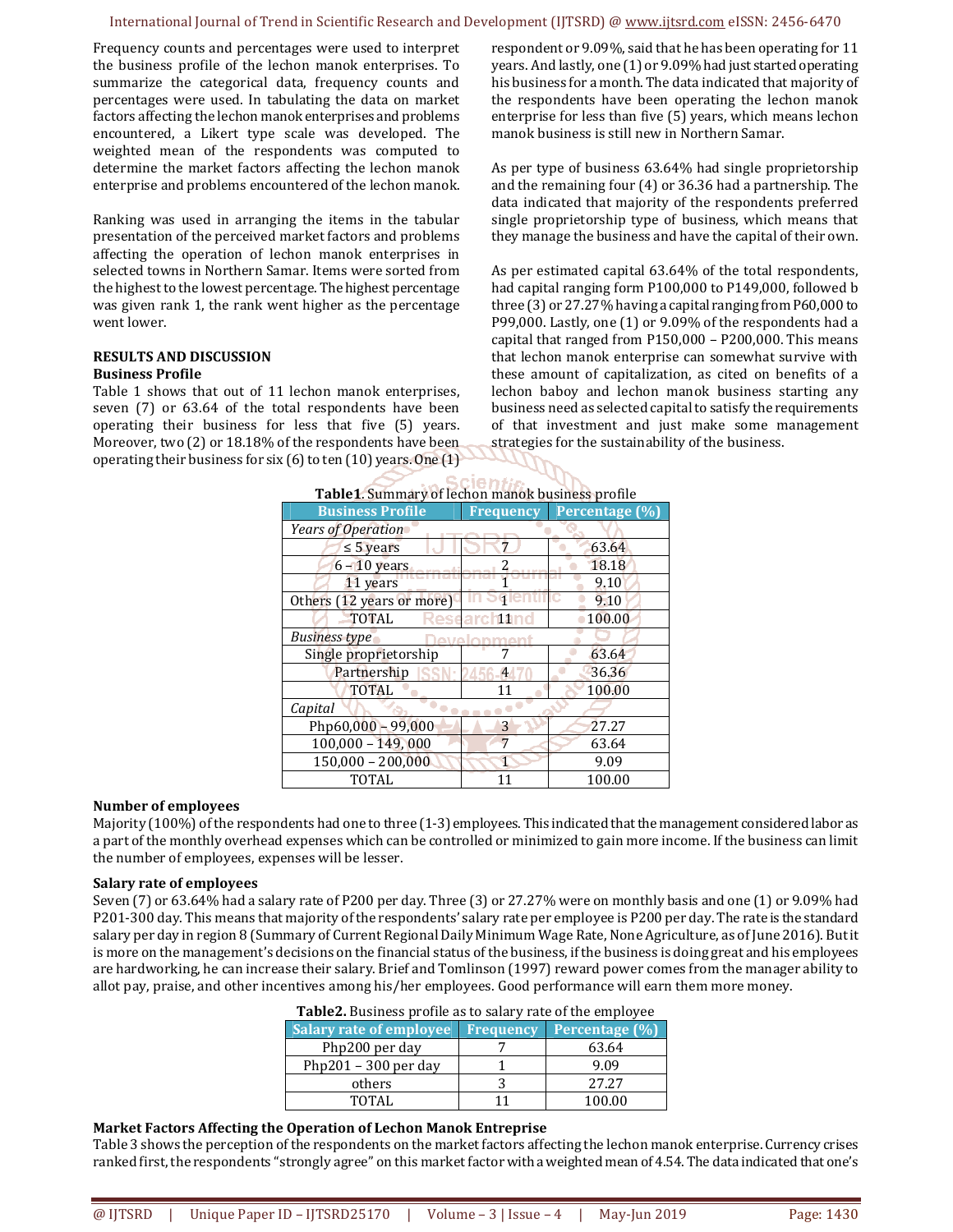there is a currency crisis the producer or supplier of chickens tends to increase the price of their live chicken that is distributed to the market. Hence, the lechon manok to meet their expected profit. This scenario lessens the number of buyers due to the price increase of the product.

High lending interest rate ranked second, with a weighted mean of 4.27, respondents also "strongly agree" to this factor. This means that majority of the lechon manok operators have to borrow their capital from lending institution and cooperative, which they have to pay the interest rate.

Adverse price change of chicken ranked third, respondents "agree' to this market factor. Last in the rank was fluctuation of price of primary ingredients for lechon manok. The respondents found this market factor as having less effect on the operation of their business.

| <b>Table3</b> . Market Factors Affecting the Lechon Manok Enterprises                                                                                                                                                                                                                                                                                                          |           |    |             |
|--------------------------------------------------------------------------------------------------------------------------------------------------------------------------------------------------------------------------------------------------------------------------------------------------------------------------------------------------------------------------------|-----------|----|-------------|
| <b>Market Factors</b>                                                                                                                                                                                                                                                                                                                                                          | <b>WM</b> | VI | <b>Rank</b> |
| <b>Currency Crises</b>                                                                                                                                                                                                                                                                                                                                                         | 4.54      | SA |             |
| High lending interest rate                                                                                                                                                                                                                                                                                                                                                     | 4.27      | SА | っ           |
| Fluctuation of primary ingredients price                                                                                                                                                                                                                                                                                                                                       | 3.00      | МA |             |
| Adverse price change of chicken                                                                                                                                                                                                                                                                                                                                                | 4.18      | А  | ς           |
| $(C_1 - \epsilon)$ at $\epsilon$ and $\epsilon$ and $\epsilon$ and $\epsilon$ and $\epsilon$ and $\epsilon$ and $\epsilon$ and $\epsilon$ and $\epsilon$ and $\epsilon$ and $\epsilon$ and $\epsilon$ and $\epsilon$ and $\epsilon$ and $\epsilon$ and $\epsilon$ and $\epsilon$ and $\epsilon$ and $\epsilon$ and $\epsilon$ and $\epsilon$ and $\epsilon$ and $\epsilon$ and |           |    |             |

#### **Table3**. Market Factors Affecting the Lechon Manok Enterprises

(SA= strongly agree: MA= moderately agree: A= agree)

Table 4 shows the perception of the respondents on the other impediments preventing the growth of the lechon manok enterprise. Sluggish economic growth ranked first, respondents "agree" to this impediment, because if the economy is on the sluggish state, the first to be affected are those people who have a small rate of income; at this point even though they badly want to buy a delicious viand like lechon manok, they will restrain themselves from buying the lechon manok due to tight budget. The owner of lechon manok business will also be affected because their sales would decline, even though there are middle and rich people, but these people are not into lechon manok always, these people most often have health issues, in other words they would be more conscious on what kind of food to eat.

Regulatory agency ranked second while weak external position of the economy ranked third. The respondents "agree" on this impediments preventing the growth of lechon manok enterprise. One smart factor concerning the ideas of building a lechonan is that it never runs out suppliers and customers. Chicken is taken into account together of the essential wants of the estate (Profitable business, 2014).

#### of Trend in Scientific • **COLLEGE**

**Table4.** Other impediments preventing the growth of lechon manok enterprise

| <b>Other impediments on the Growth of lechon manok enterprise</b> WM VI Rank |      |  |
|------------------------------------------------------------------------------|------|--|
| Sluggish economic growth                                                     | 4.18 |  |
| Weak external position of the country                                        | 3.45 |  |
| <b>Regulatory Agency</b>                                                     | 3.64 |  |
| $\epsilon$ $\alpha$                                                          |      |  |

(SA= strongly agree: MA= moderately agree: A= agree)

Table 5 shows the contributory factors that adversely affect the lechon manok enterprises. Natural calamities like typhoon ranked first. The respondents "strongly agree" to this contributory factor because typhoon can easily contribute adverse effect to lechon manok busisness. The supply of chicken is affected; the operation is affected also and worst even the stall of the lechon manok might be blown away.

Adverse price change of chicken ranked second. When the supplier increase the price of their chicken, the lechon manok business got affected because the owners will also have to increase the price of their lechon manok. Once this happened, consumer will lie-low in buying lechon manok due to the increase amount of price. Hence, respondents "strongly agree" to this contributory factor. Profit as the excess of income over costs. Profitability was described as the measure of return a business creates after deducting operating costs and other expenses form income divided by inputs (Yesufu,2008)

El Nino induced drought ranked third; respondents "agreed" to this factor. Last on the rank is competition with other lechon manok enterprise. The respondents "moderately agree" that competition with other lechon manok also affected their business. It showed that competition does not adversely affected the lechon manok enterprise, as long as one has established his/her business very well and has loyal customers, the lechon manok will stay on the market.

| <b>Table5.</b> Contributory factors adversely affecting the lechon manok enterprise |      |           |      |
|-------------------------------------------------------------------------------------|------|-----------|------|
| Contributing factors adversely affect the lechon manok enterprise WM                |      | <b>VI</b> | Rank |
| Natural calamities (eg. Typhoons)                                                   | 4.54 | <b>SA</b> |      |
| Adverse price change of chicken                                                     | 4.34 | SA        |      |
| Competition with other<br>lechon manok enterprise                                   | 3.34 | MA        |      |
| El Nino induced drought                                                             |      | A         |      |

(SA= strongly agree: MA= moderately agree: A= agree)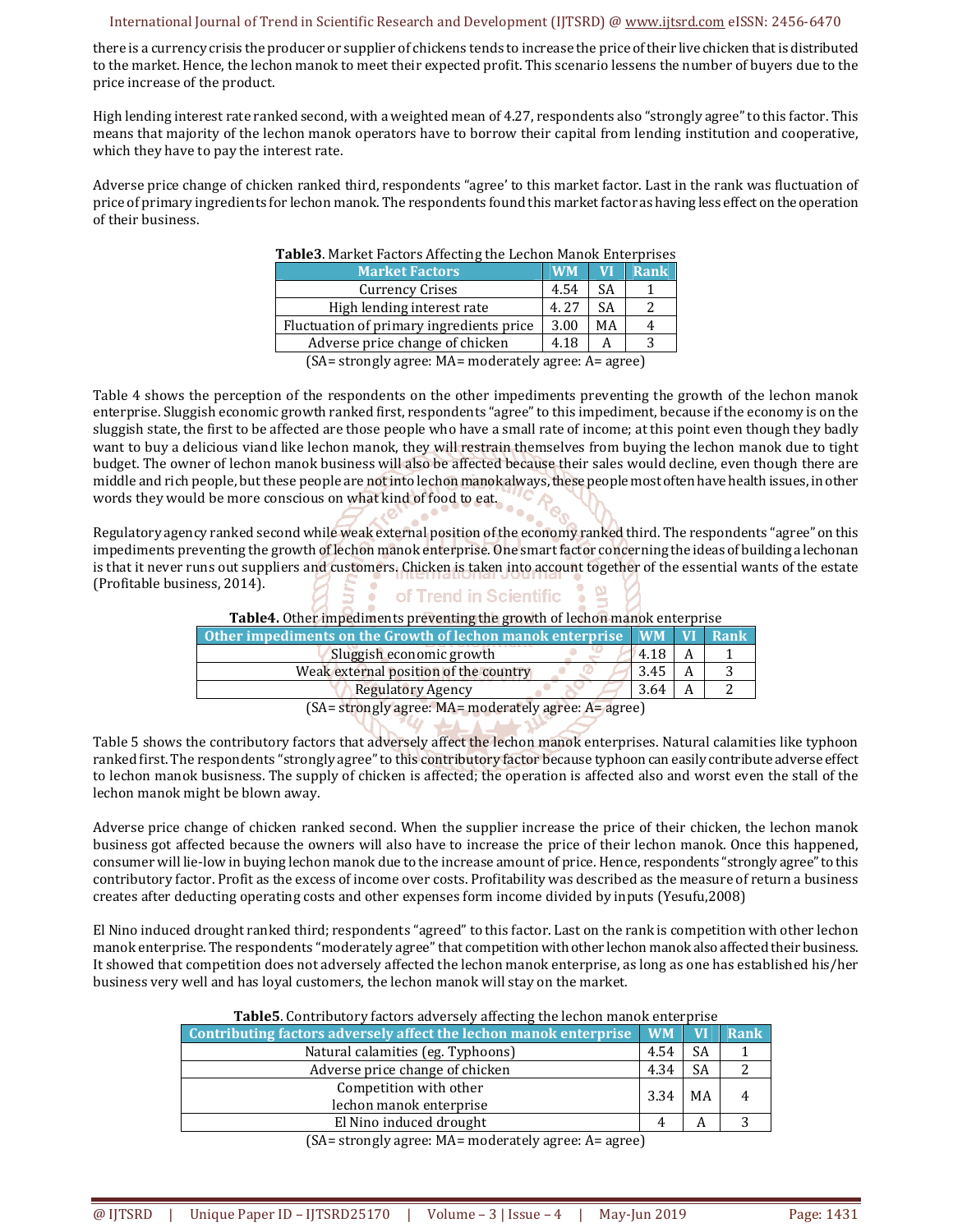Table 6 shows the market factors that adversely affect the lechon manok operation. Diminishing number of customers ranked first. The respondents find this market factor adversely affect their operation due to the increasing number of lechon manok business, competition at its peak, consumer can now choose whether they want to buy from this certain stall or from the other. Hence, respondents "agree" to this factor.

Ineffective management personnel ranked second, respondents "moderately agree" to this market factor. It indicates that there are personnel who lack proper training to manage the business. An important role falls to the manager of the enterprise, who must make all efforts to improve the financial result of the company. Recognizing and understanding factors that are important at the moment is considerable challenge (Hultgren,2016).

Third rank is poor/lack of marketing plans; respondents "moderately agree" to this factor. It only indicates that they lack strategies on how they would sell their lechon manok business to the consumer. Marketing has been an effective tool and strategy for increasing the sales of a product (Jager, 2007).

Lack of support from regulating authorities ranked number four (4) and the poor product quality ranked 5; respondent both "disagree" to these two market factors. The data indicated that this two market factors did not adversely affect the lechon manok operation in the present scenario.

| <b>Table6</b> . Market factors adversely affecting the lechon manok operation in the present scenario |  |  |  |  |  |  |
|-------------------------------------------------------------------------------------------------------|--|--|--|--|--|--|
|                                                                                                       |  |  |  |  |  |  |

| Market factors adversely affecting the<br>lechon manok operation in the present scenario | <b>WM</b>          | <b>VI</b> | Rank |
|------------------------------------------------------------------------------------------|--------------------|-----------|------|
| Diminishing number of customers                                                          | 4.09               | А         |      |
| Ineffective Management personnels                                                        | 2.73               | МA        |      |
| Poor/lack of marketing plans                                                             | 2.64               | МA        |      |
| Poor product quality compared to others                                                  | 2.09               | D         |      |
| Lack of support from authorities                                                         | 2.55               |           |      |
| $\overline{C}$                                                                           | <b>VEND BULLET</b> |           |      |

(SA= strongly agree: MA= moderately agree: A= agree: D= disagree)

**CONTROL** 

70.

### **Problems Encountered in the Operation of Lechon Manok**

Table 7 shows the perception of the respondents on the problems encountered on the profitability of the product. Lack of advertisement ranked first; respondents "agree" to this problem. There are lechon manok enterprise which are still new in the business. Consumers still don't know what kind of services they offered or even worst they didn't even know that their lechon manok business is operating. The attributes of success of a business is to aggressively market one's product which includes placing advertisement in newspaper, local radio, and doing the rounds of the companies to inform the that lechon is being offered for corporate events (Choachuy, 2009). **Development** 

Lack of prospective buyer or consumer ranked second, respondents "moderately agree" to this problem. Lastly, unsuitable location of the lechon manok enterprise ranked third; respondents "disagree" to this problem because most of the lechon manok business is placed on the carline areas, and some are on the market side.

| <b>Table</b> 7. Problems encountered in Operation or Lechon Manok        |      |    |      |  |
|--------------------------------------------------------------------------|------|----|------|--|
| Problems encountered in selling and disposal of lechon manok WM VI       |      |    | Rank |  |
| Lack of advertisement                                                    | 3.73 |    |      |  |
| Lack of prospective buyer or customer                                    | 3.36 | MA |      |  |
| Unsuitable location of the enterprise                                    | 2.82 |    |      |  |
| $(SA = \{strongly agree: MA = moderately agree: A = agree: D = disease)$ |      |    |      |  |

# **Table7**. Problems encountered in Operation of Lechon Manok

(SA= strongly agree: MA= moderately agree: A= agree: D= disagree)

Table 8 show the perception of the respondents on the problems encountered to maximize profit every day. Frequency of buyers ranked first, respondents "agree" to this problem encountered.

| <b>Table8.</b> Maximized Profit                               |      |    |      |  |  |
|---------------------------------------------------------------|------|----|------|--|--|
| <b>Problems encountered to maximize profit every day   WM</b> |      | W  | Rank |  |  |
| Frequency of buyers                                           | 3.82 |    |      |  |  |
| Lack of order                                                 | 2.91 | МA |      |  |  |
|                                                               |      |    |      |  |  |

(SA= strongly agree: MA= moderately agree: A= agree: D= disagree)

Table 9 shows the perception of the respondents on the problems encountered in sustainability of their product. No supply of chicken ranked first, followed by strategies and diminishing of prospective buyers.

| <b>Problems encountered in the sustainability of the product <math>\mathbf{[WM]}</math> VI</b>                                                                                                                                                                                                                                                                                            |      |    | $\parallel$ Rank |  |  |
|-------------------------------------------------------------------------------------------------------------------------------------------------------------------------------------------------------------------------------------------------------------------------------------------------------------------------------------------------------------------------------------------|------|----|------------------|--|--|
| No supply of chicken                                                                                                                                                                                                                                                                                                                                                                      | 3.91 |    |                  |  |  |
| Diminishing of prospect buyers                                                                                                                                                                                                                                                                                                                                                            | 3.27 | MA |                  |  |  |
| Lack of market strategies                                                                                                                                                                                                                                                                                                                                                                 | 3.54 |    |                  |  |  |
| $(S_A - \frac{1}{2}S_A - \frac{1}{2}S_A - \frac{1}{2}S_A - \frac{1}{2}S_A - \frac{1}{2}S_A - \frac{1}{2}S_A - \frac{1}{2}S_A - \frac{1}{2}S_A - \frac{1}{2}S_A - \frac{1}{2}S_A - \frac{1}{2}S_A - \frac{1}{2}S_A - \frac{1}{2}S_A - \frac{1}{2}S_A - \frac{1}{2}S_A - \frac{1}{2}S_A - \frac{1}{2}S_A - \frac{1}{2}S_A - \frac{1}{2}S_A - \frac{1}{2}S_A - \frac{1}{2}S_A - \frac{1}{2}$ |      |    |                  |  |  |

(SA= strongly agree: MA= moderately agree: A= agree: D= disagree)